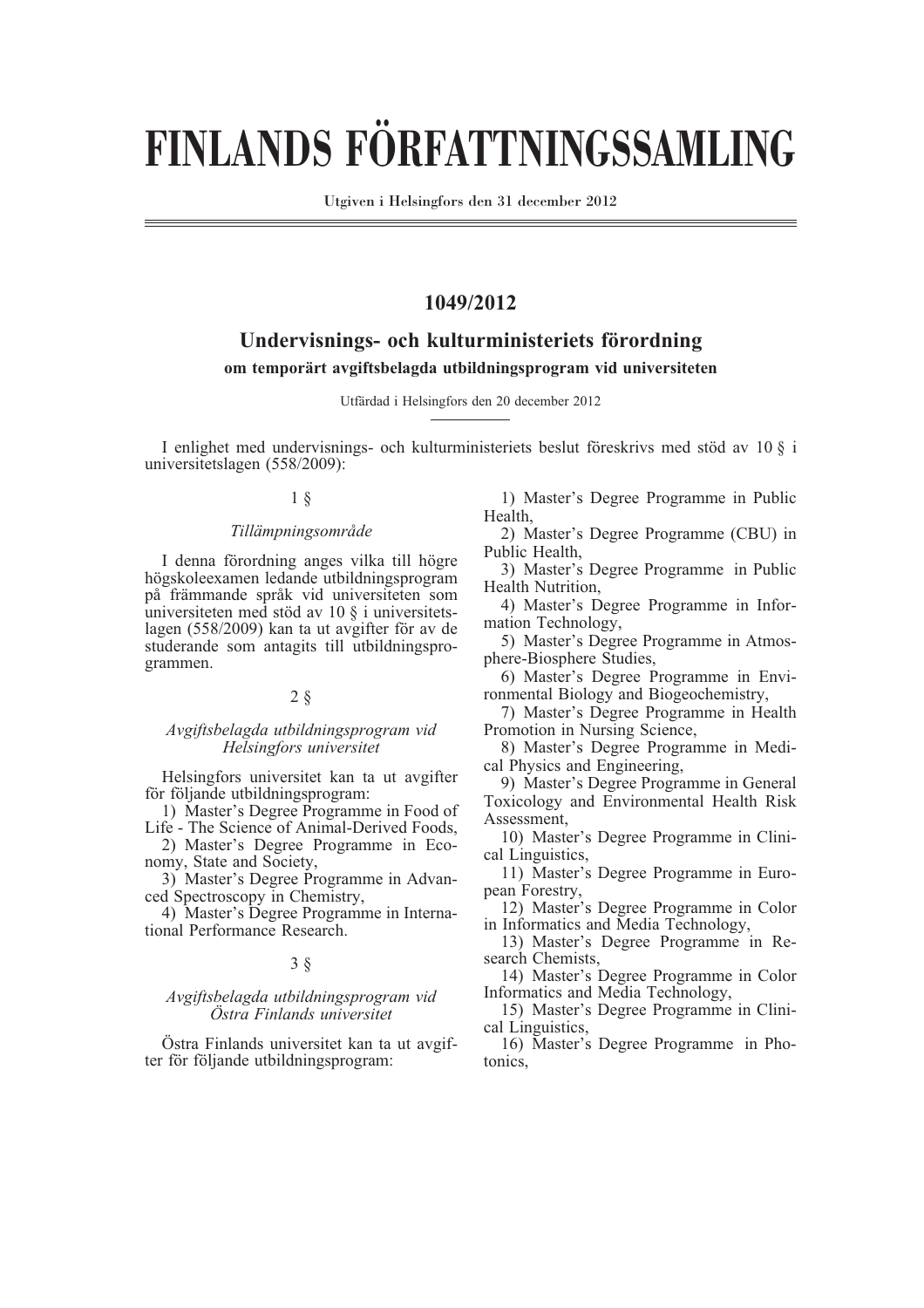17) Master's Degree Programme in Environmental Biology,

18) Master's Degree Programme in Bio-Economy and Natural Resources Management,

19) Master's Degree Programme in Early Language Education for Intercultural Communication,

20) Master's Degree Programme in Educational Sciences,<br>21) Master's Degree

21) Master's Degree Programme in Linguistic Sciences.

## 4 §

#### *Avgiftsbelagda utbildningsprogram vid Jyväskylä universitet*

Jyväskylä universitet kan ta ut avgifter för följande utbildningsprogram:

1) Master's Degree Programme in Intercultural Communication,

2) Master's Degree Programme in Nanoscience,

3) Master's Degree Programme in Biology of Physical Activity,

4) Master's Degree Programme in Corporate Environmental Management,

5) Master's Degree Programme in Development and International Cooperation,

6) Master's Degree Programme in Sport Science and Management,

7) Master's Degree Programme in Sustainable Management of Inland Aquatic Resources,

8) Master's Degree Programme in Digital Culture,

9) Master's Degree Programme in Renewable Energy,

10) Master's Degree Programme in Mobile Technology and Business,

11) Master's Degree Programme in Educational Leadership,

12) Master's Degree Programme in Entrepreneurship in Family Business,

13) Master's Degree Programme in Music, Mind and Technology,

14) Master's Degree Programme in Gerontology,

15) Master's Degree Programme in Sport and Exercise Psychology.

#### *Avgiftsbelagda utbildningsprogram vid Uleåborgs universitet*

Uleåborgs universitet kan ta ut avgifter för följande utbildningsprogram:

1) Master's Programme in International Business,

2) Master's Programme in Financial and Management Accounting,

3) Master's Programme in Finance and Economics,

4) Master's Degree Programme (BCBU) in Software and System's Development in Global Enviroment,

5) Master's Degree Programme in Architectural Design,

6) Master's Degree Programme in Astronomy and Space Physics,

7) Master's Degree Programme in Barents Environmental Engineering (BCBU),

8) Master's Degree Programme in Education and Globalisation,

9) Master's Degree Programme in Protein Science and Biotechnology,

10) Master's Degree Programme Synchrotron Radiation Based Science and Accelerator Physics,

11) Master's Degree Programme in Wireless Communications Engineering,

12) Master's Degree Programme in Magnetic Resonance in Materials,

13) Master's Degree Programme in Nordic Technology Enhanced Learning,

14) Master's Degree Programme in Ecology and Population Genetics.

#### 6 §

#### *Avgiftsbelagda utbildningsprogram vid Tammerfors universitet*

Tammerfors universitet kan ta ut avgifter för följande utbildningsprogram:

1) Master's Degree Programme in Health Sciences (Public Health),

2) Master's Degree Programme in Health Sciences (International Health),

3) Master's Degree Programme in Higher Education,

4) Master's Degree Programme in Social Sciences,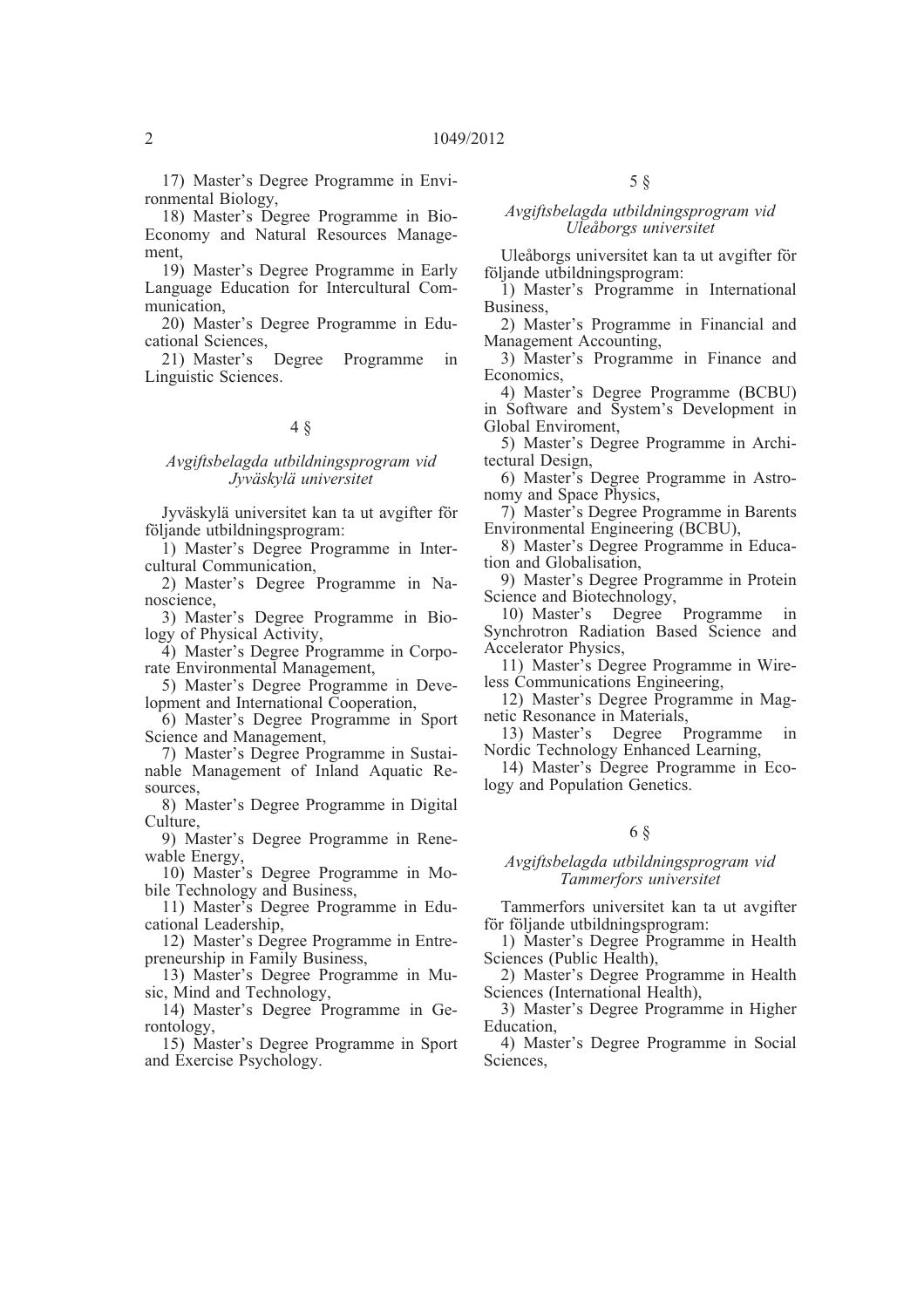5) Master's Degree Programme (CBU) in International Relations,

6) Master's Degree Programme in Software Development,

7) Master's Degree Programme in Human Technology Interaction,

8) Master's Degree Programme in Public Administration,

9) Master's Degree Programme in European and Russian Politics,

10) Master's Degree Programme in Business Competence.

# 7 §

#### *Avgiftsbelagda utbildningsprogram vid Åbo universitet*

Åbo universitet kan ta ut avgifter för följande utbildningsprogram:

1) Master's Degree Programme in Management of Information Technology,

2) Master's Degree Programme in Futures Studies,

3) Master's Degree Programme in Baltic Sea Region Studies.

# 8 §

#### *Avgiftsbelagda utbildningsprogram vid Vasa universitet*

Vasa universitet kan ta ut avgifter för följande utbildningsprogram:

1) Master's Degree Programme in International Business,

2) Master's Degree Programme in Finance,

3) Master's Degree Programme in Intercultural Studies in Communication and Administration,

4) Master's Programme in Telecommunication Engineering,

5) Master's Programme in Industrial Management.

## 9 §

#### *Avgiftsbelagda utbildningsprogram vid Villmanstrands tekniska universitet*

Villmanstrands tekniska universitet kan ta ut avgifter för följande utbildningsprogram:

1) Degree Programme in Energy Technology,

2) Degree Programme in Electrical Engineering,

- 3) Degree Programme in Environmental Engineering,
- 4) Degree Programme in Chemical Engineering,
- 5) Degree Programme in Mechanical Engineering,
- 6) Degree Programme in Technical Physics and Mathematics,
- 7) Degree Programme in Information Technology,
- 8) Degree Programme in Industrial Management,
- 9) Degree Programme in Business Administration.

# 10 §

#### *Avgiftsbelagda utbildningsprogram vid Aalto-universitetet*

Aalto-universitetet kan ta ut avgifter för följande utbildningsprogram:

- 1) Master's Degree Programme in Accounting,
- 2) Master's Degree Programme in Finance,

3) Master's Degree Programme in Information and Service Management,

4) Master's Degree Programme in International Business,

5) Master's Degree Program in International Business Communication,

6) Master's Degree Programme in Strategy,

7) Master of Arts Programme in Film and Television,

8) Master of Arts Programme in Design for Theatre, Film and Television,

9) Master of Arts Programme in Textile Art and Design,

10) Master of Arts Programme in Industrial and Strategic Design,

11) Master of Arts Programme in Fashion and Clothing Design,

12) Master of Arts Programme in Graphic Design,

13) Master of Arts Programme in Photography,

14) Master's Degree Programme in New Media,

15) Master of Arts Programme in Applied Art and Design,